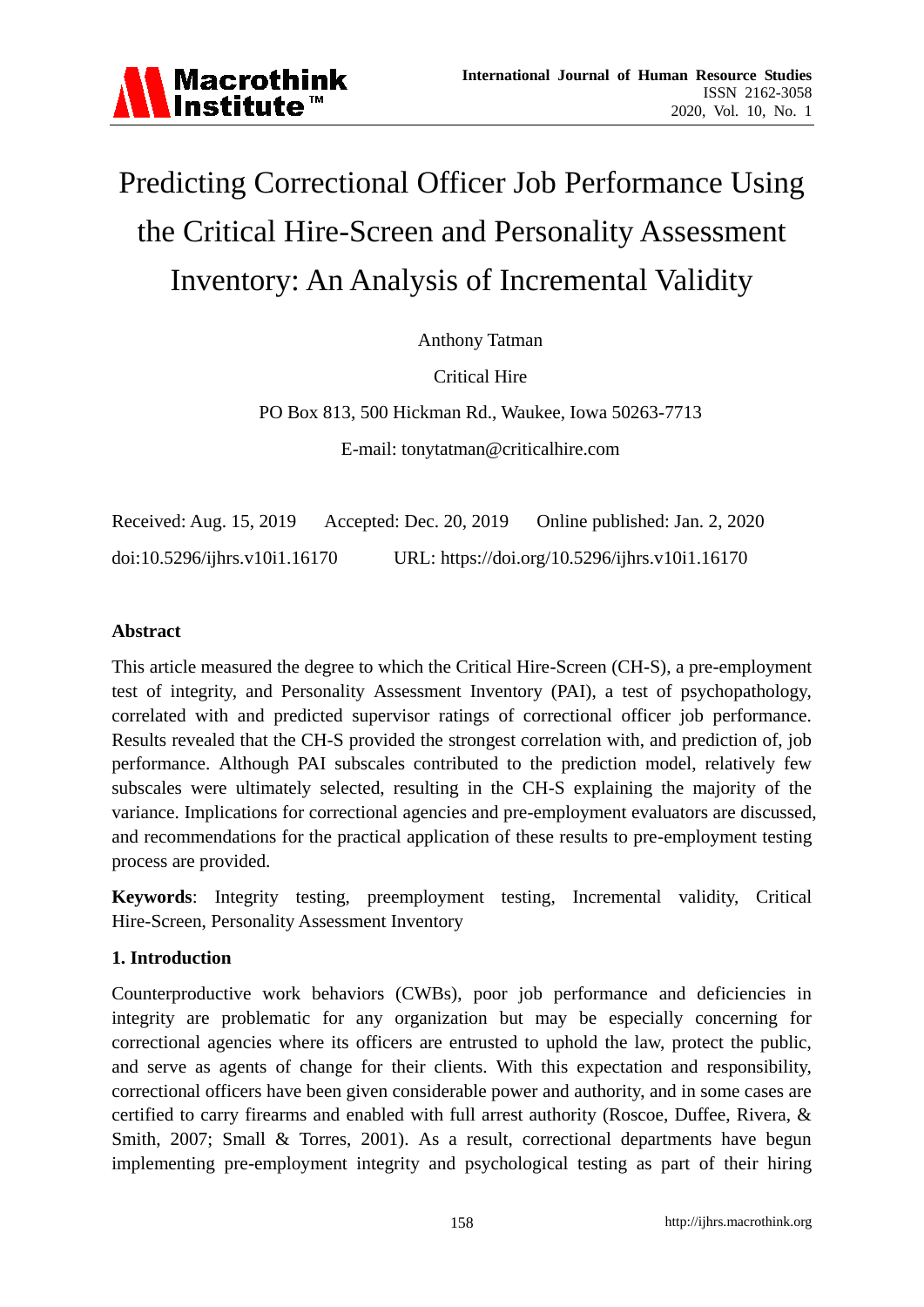

process in order to help evaluate the degree to which these applicants have the level of integrity and emotional stability needed for high-risk, high-stress careers in corrections (Herrmann & Bedwell, 2014; Shusman & Inwald, 1991; Tatman & Huss, 2019b; Tatman, Kreamer, & Dix, 2014).

Pre-employment integrity tests have been identified as the most widely used type of assessment tool for predicting counterproductive work behaviors among job applicants and employees (Fine, Horowitz, Weigler, & Basis, 2010). This popularity and widespread use has occurred, in large part, from the extensive empirical evidence supporting integrity test's reliability and validity in predicting job performance and counterproductive work behaviors such as theft, tardiness, property damage, rule-breaking, violence and absenteeism (Berry, Sackett & Wiemann, 2007; Fine, 2013; Fine et al., 2010; Jones, Cunningham, & Dages, 2010; Marcus, Ashton, & Lee, 2013; Nicol & Paunonen, 2002; Ones, Viswesvaran, & Schmidt, 1993; Ones, Viswesvaran, & Schmidt, 2003; Schmidt & Hunter, 1998; Schmidt, Oh, Shaffer, 2016; Wanek, 1999). The Critical Hire-Screen (CH-S; Tatman, 2019a) is a pre-employment integrity assessment that has been developed exclusively for law enforcement and correctional applicants. The CH-S measures five unique integrity factors, social desirability, and has been shown to have strong reliability, concurrent validity, and divergent validity (Tatman & Huss, 2019a; Tatman & Huss, 2019b). The CH-S has also been found to have strong criterion validity, producing relative risk ratios ranging from 3.68 (*p* = .0004) to 5.80 (*p* < .0001) when predicting supervisor ratings of job performance (Tatman, 2019b).

Similar to pre-offer integrity tests, the use of post-conditional offer psychological tests have also become commonplace in law enforcement hiring process. Although not as widespread as in hiring processes for police officer candidates, many corrections agencies have begun to use psychological testing as part of their hiring process for correctional officers (Herrmann & Bedwell, 2014; Shusman & Inwald, 1991; Tatman et. al., 2014). The Personality Assessment Inventory (PAI; Morey, 2007) is a well-known, researched and utilized measure of psychopathology frequently incorporated into pre-employment, psychological evaluations for law enforcement and correctional officer applicants (Weiss, 2010; Weiss & Weiss, 2010). The PAI has been found to have adequate accuracy in predicting supervisor ratings of police officer job performance, insubordination, integrity problems, citizen complaints, termination for cause, neglect of duty, and abuse of disability status (DeCoster-Martin, Weiss, Davis, & Rostow, 2004; Lowmaster & Morey, 2012; Weiss, Hitchcock, Weiss, Rostow, & Davis, 2008; Weiss, Rostow, Davis, Decoster-Martin, 2004; Weiss, Zehner, Davis, Rostow, & Decoster-Martin, 2005). Unfortunately, although there is sufficient research supporting the use of the PAI in pre-employment evaluations for police officers, the literature is scarce in regard to its use with correctional officers.

# *1.1 Incremental Validity in Pre-Employment Testing*

A variety of instruments and methods have been used to help hiring agencies identify counter productive work behaviors, predict future performance problems, and enhance the hiring process. These instruments and methods have included things like integrity tests, structured interviews, work samples, job knowledge tests, and even handwriting analysis. However, not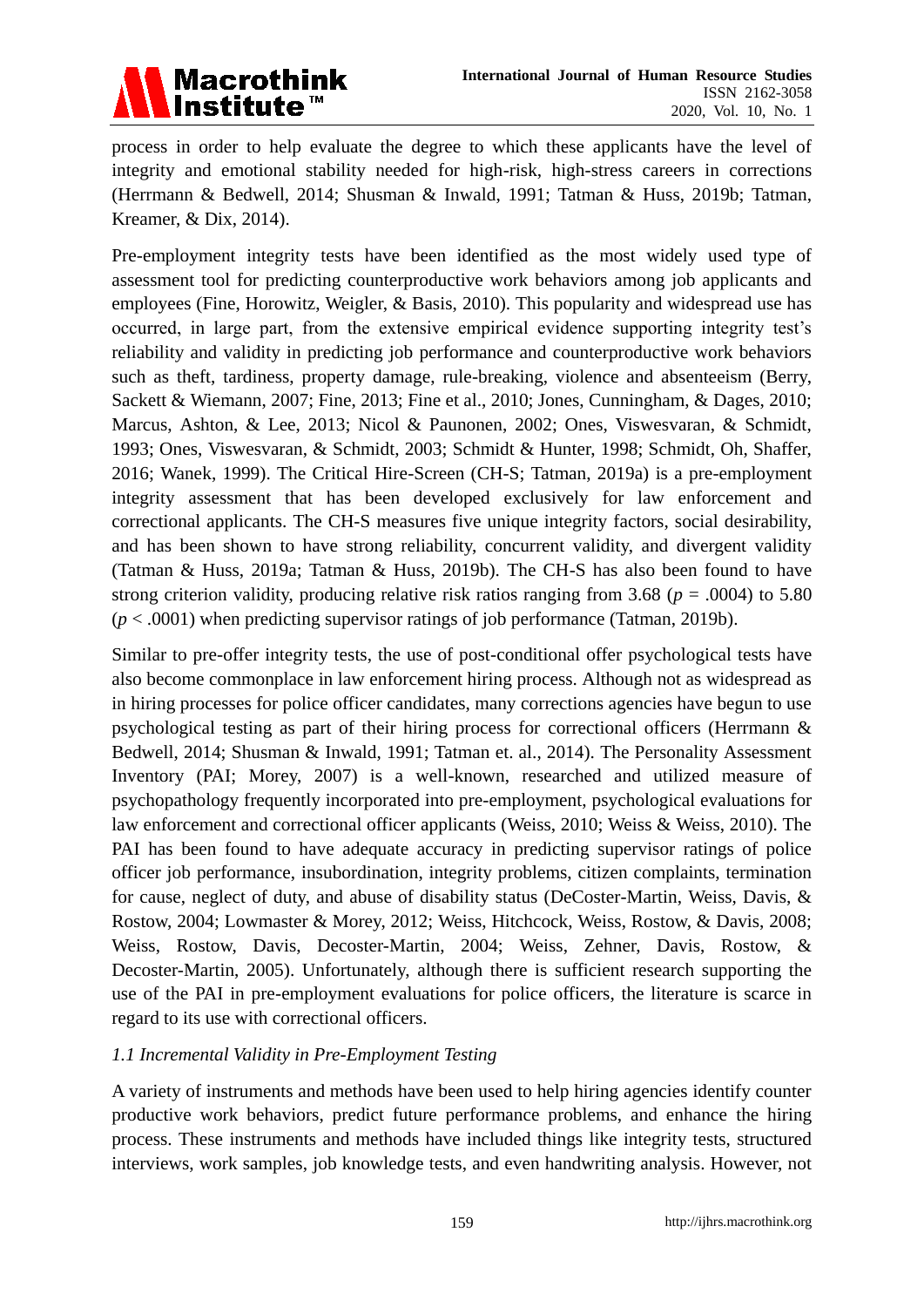

all these methods have been shown to work or provide incremental validity to the hiring process (Schmidt & Hunter, 1998). Incremental validity is the degree to which an added instrument or method will increase the predictive accuracy beyond that provided by the existing process (Sackett & Lievens, 2008). If a method or measure does not contribute incremental validity to an existing process it could have substantial financial and resource implications for the hiring agency. For example, occupational interest inventories can be expensive and time consuming to administer and interpret but have been found to have little impact on the overall incremental validity or predictive accuracy for future job performance (Schmidt & Hunter). Therefore, adding an occupational interest test to an existing hiring process may do nothing for the process but cost the employer time and money. The use of integrity tests, however, have been found to add significantly to the hiring process. Schmidt and Hunter conducted one of the largest reviews of the pre-employment literature to date and concluded that general mental ability (GMA) was the single best predictor of job performance and on-the-job learning. Combining integrity tests with tests of GMA, however, improved the predictive accuracy by 27%, adding significant incremental validity above and beyond what was provided solely by GMA.

Despite the widespread use of the PAI in pre-employment evaluations for correctional officer applicants (Roberts, Thompson, & Johnson, 1999; Weiss, 2010; Weiss & Weiss, 2010) the relationship between the PAI and integrity test scores, when used with correctional officer applicants, has not been investigated. Therefore, this study was conducted to measure the degree to which CH-S and PAI scale scores (independent variables) are associated with supervisor ratings of correctional officer job performance (dependent variable), and the degree to which the CH-S and PAI provide incremental validity to the prediction of supervisor ratings. Specifically, based on the aforementioned literature, this author hypothesized that: 1) CH-S and PAI scores would significantly correlate with supervisor ratings of job performance, 2) CH-S and PAI scores would predict supervisor ratings of job performance, 3) CH-S would provide the strongest contribution to the prediction model, and 4) that PAI scores would provide incremental validity to CH-S scores when predicting supervisor ratings of correctional officer job performance.

# **2. Methods**

# *2.1 Participants*

Archival data was obtained from participants pursuing employment as correctional officers from various correctional agencies in the State of Iowa. As part of a comprehensive, pre-employment testing process, applicants for probation officer, parole officer, residential officer, and correctional treatment provider positions (i.e., correctional officers) from multiple community-based corrections agencies across Iowa completed the CH-S during the pre-conditional offer phase of the hiring process. This same sample also completed the PAI during the post-conditional offer phase of the hiring process. Selection for inclusion in this study also required that participants were employed with the hiring agency for at least 1 year at the time of this study to allow ample time for supervisory evaluations. Ninety-seven employees (58 males and 39 females) were identified from this archival data as meeting this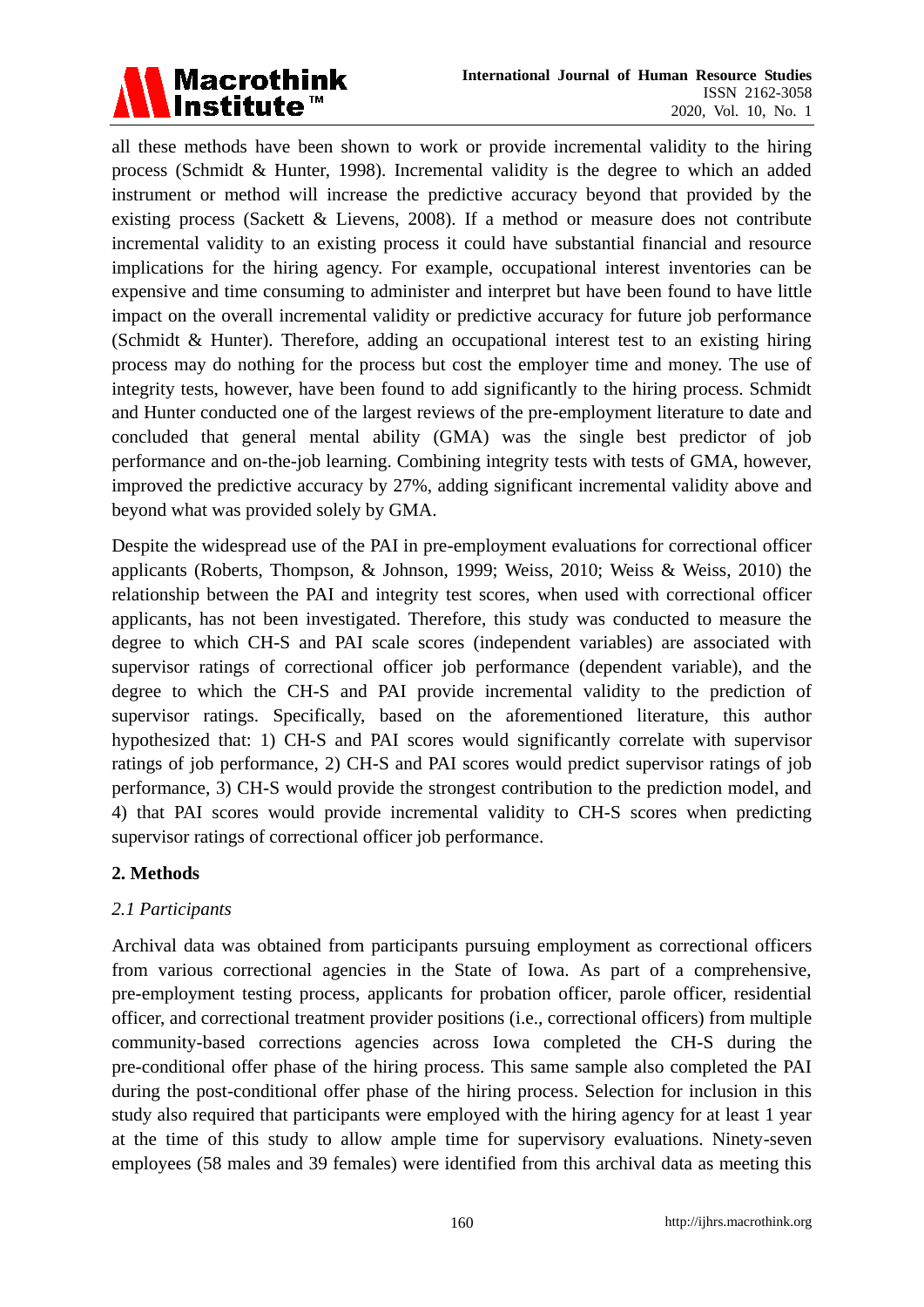# Macrothink<br>Institute™

criterion. The sample had an average age of  $36.67$  (SD = 9.20), which ranged from 20 to 61 years of age. Racial composition consisted of 79 Caucasian, 11 African American, 5 Hispanic, and 2 Asian participants.

# *2.2 Measures*

The Critical Hire-Screen (CH-S; Tatman, 2019a) is an overt integrity assessment that can be used at a pre- or post-conditional offer phase in the hiring process, and has norms developed specifically for correctional officer applicants. The CH-S measures five factors of integrity: Substances (i.e., use or selling of drugs in the workplace, and/or use of alcohol in the workplace), Theft (i.e., theft in the workplace), Authority (i.e., disparaging or conflictual opinions about management and supervisors), Rules & Deception (i.e., rule breaking, manipulating others, and deceptive behaviors), and Personal Responsibility (i.e., the degree to which an applicant places blame on victims for crimes committed against them). When an integrity factor reaches an elevated level (i.e., 1.5 *SD*) it is identified as being a Critical Factor. When an applicant answers an item in a way that significantly deviates from the normative population (i.e., an answer provided by 20% or less of the normal sample) it is identified as being a Critical Item. Both Critical Factors and Critical Items have been found to be significantly correlated with, and predictors of, supervisor ratings of job performance for correctional officers (Tatman, 2019b). Specifically, Tatman (2019b) found that CH-S scales significantly correlated with supervisor ratings of job performance for correctional officers (*rpb* ranging from .24 to .27). Relative risk ratios also found that when correctional applicants generated 3 or more Critical Items (i.e., item responses that significantly deviated from the normative sample) their risk for being identified as a "mis-hire" was 5.6 times greater than compared to examinees with 2 or fewer Critical Items (Tatman, 2019b). Tatman (2019a) also reports a ROC area of .89 (95% C.I.  $= .72$  to 1.0) when measuring the degree to which Critical Items predicted supervisor ratings of job performance. Tatman (2019b) also found that Critical Factors were predictive of job performance ratings. Using a cut score of 2 or more Critical Factors resulted in a ratio score of  $3.68$  ( $p = .0004$ ) when predicting supervisors ratings of job performance. This finding suggests that individuals who generate 2 or more Critical Factors are over 3 times more likely to be classified as mis-hires than employees generating 0 or 1 Critical Factors. In addition to its criterion validity, the CH-S has been found to have adequate content and concurrent validity, as well as test-retest reliability and internal consistency (Tatman & Huss, 2019a; Tatman & Huss, 2019b). The CH-S also incorporates an impression management scale (IMS), which has been found to have strong reliability, concurrent validity in measuring social desirability, and criterion validity for predicting poor employee ratings by supervisors (Tatman & Huss, 2019b; Tatman, 2019b). Therefore, based on this existing literature CH-S Critical Items, Critical Factors, and IMS were included as independent variables in this study.

The Personality Assessment Inventory (PAI; Morey, 2007) was also used in this study and is a measure of adult personality and psychopathology. For purposes of this study, only the 30 clinical subscales and the Aggression treatment scale were analyzed (Table 1). Each PAI clinical scale contains multiple subscales that are combined to generate the clinical scale score. Therefore, subscales were chosen as independent variables over clinical scales for this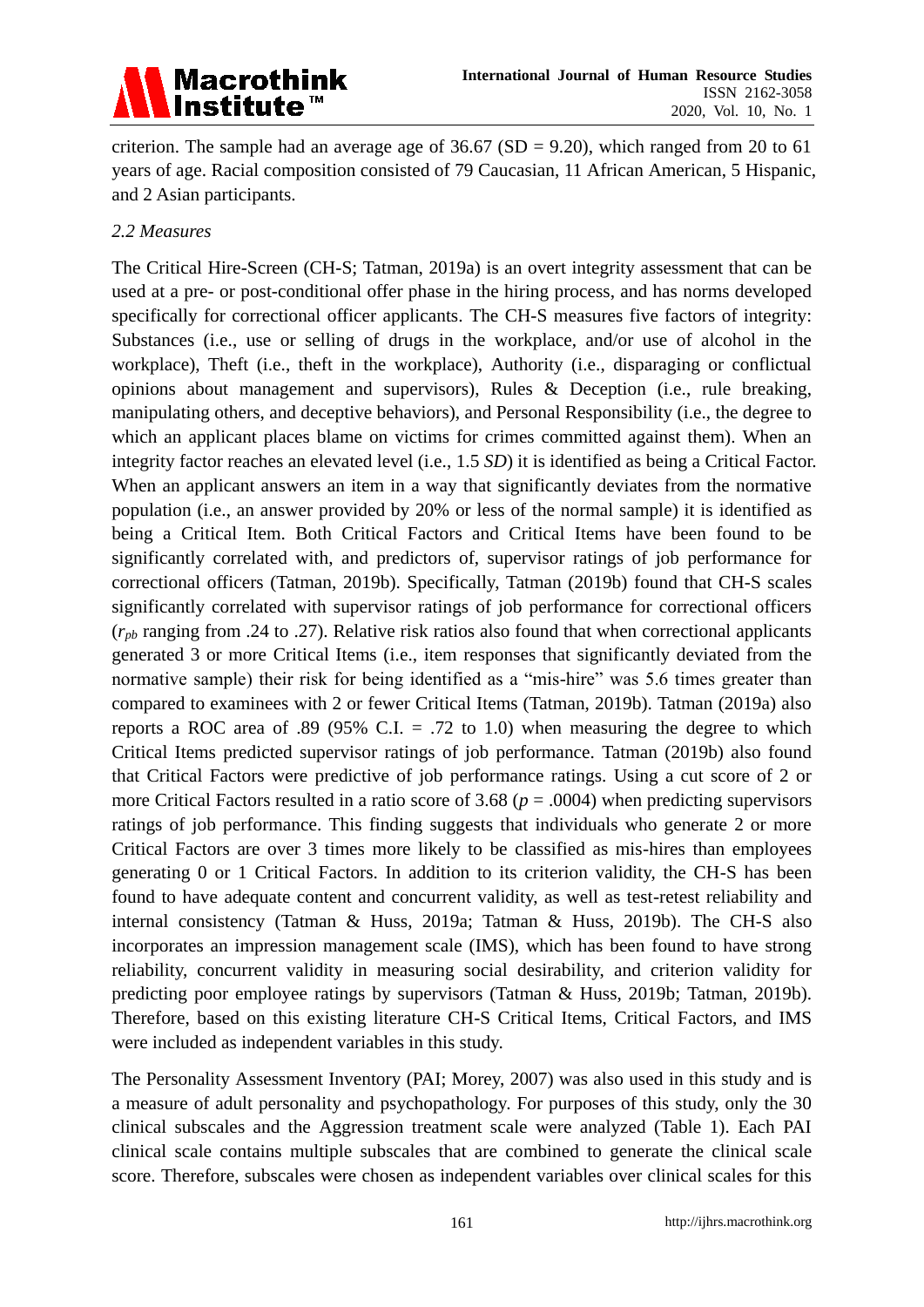# Macrothink<br>Institute™

study, due to the greater specificity and unique psychological construct provided from each subscale compared to their aggregate clinical scale. The Aggression treatment scale was included in this analysis based on its face and content validity for measuring a psychological trait commensurate with problematic workplace behaviors.

# *2.3 Procedures*

Supervisors for each participant who completed the CH-S were asked to rate their respective employee(s) job performance on a Likert scale of 1 (Low Performer;  $N = 6$ ), 2 (Below Average Performer;  $N = 9$ ), 3 (Average Performer;  $N = 59$ ), 4 (Above Average Performer; N  $= 19$ ), and 5 (High Performer; N  $= 4$ ). Supervisors rated correctional officer employee performance without reference to, or knowledge of, the employee's CH-S or PAI scores.

Pearson correlations were used to measure the degree of linear relationship between CH-S scales and PAI subscales with supervisor ratings of job performance. CH-S scales and PAI subscales producing significant Pearson correlation coefficients were then entered into a stepwise multiple regression to measure the degree to which the CH-S and PAI scale scores predict supervisor ratings of job performance. Variables identified as significantly predicting job performance were then further analyzed using relative risk ratios, sensitivity, specificity, positive predictive values (PPV), and negative predictive values (NPV) in order to identify cut scores which could aid practical application of these findings. PPV and NPV measure the degree to which a tool's prediction of risk agree with known, observed risk (i.e., calibration). PPV measures high-risk accuracy and answers the question "If a test is positive for X, what is the likelihood the person actually has X?" PPV, for this study, is the probability that an individual with an elevated score on the CH-S or PAI will receive below average supervisor ratings of job performance (i.e., poor performance). NPV measures low risk accuracy and answers the question "If a test is negative for X, what is the likelihood that the person does not have X?" NPV, for this study, is the probability that the individual without an elevated score on the CH-S or PAI has average or above average supervisor ratings of job performance (i.e., good performance). Sensitivity and specificity metrics, on the other hand, measure the degree to which an assessment can differentiate between two outcomes (i.e., discrimination). A tool's sensitivity is the degree to which the tool can correctly identify the issue or concern at hand. In this study sensitivity measures the degree to which the CH-S and PAI can correctly identify poor job performance from the sample population. A tool's specificity is the degree to which a tool can correctly identify the absence of the issue or concern in question. In this study specificity measures the degree to which the CH-S and PAI can correctly identify good job performance out of the sample population. Global accuracy (calculated by true positive + true negative/sample size) was also conducted to identify the degree to which the CH-S and PAI can correctly classify individuals rated as having either poor or good job performance. Risk ratios, also known as relative risk ratios, were also calculated to identify the probability at which CH-S scales and PAI subscales can predict poor performance.

# **3. Results**

The analyses began by conducting Pearson correlations between the CH-S scales and PAI subscales and supervisor ratings of job performance. Results revealed significant, negative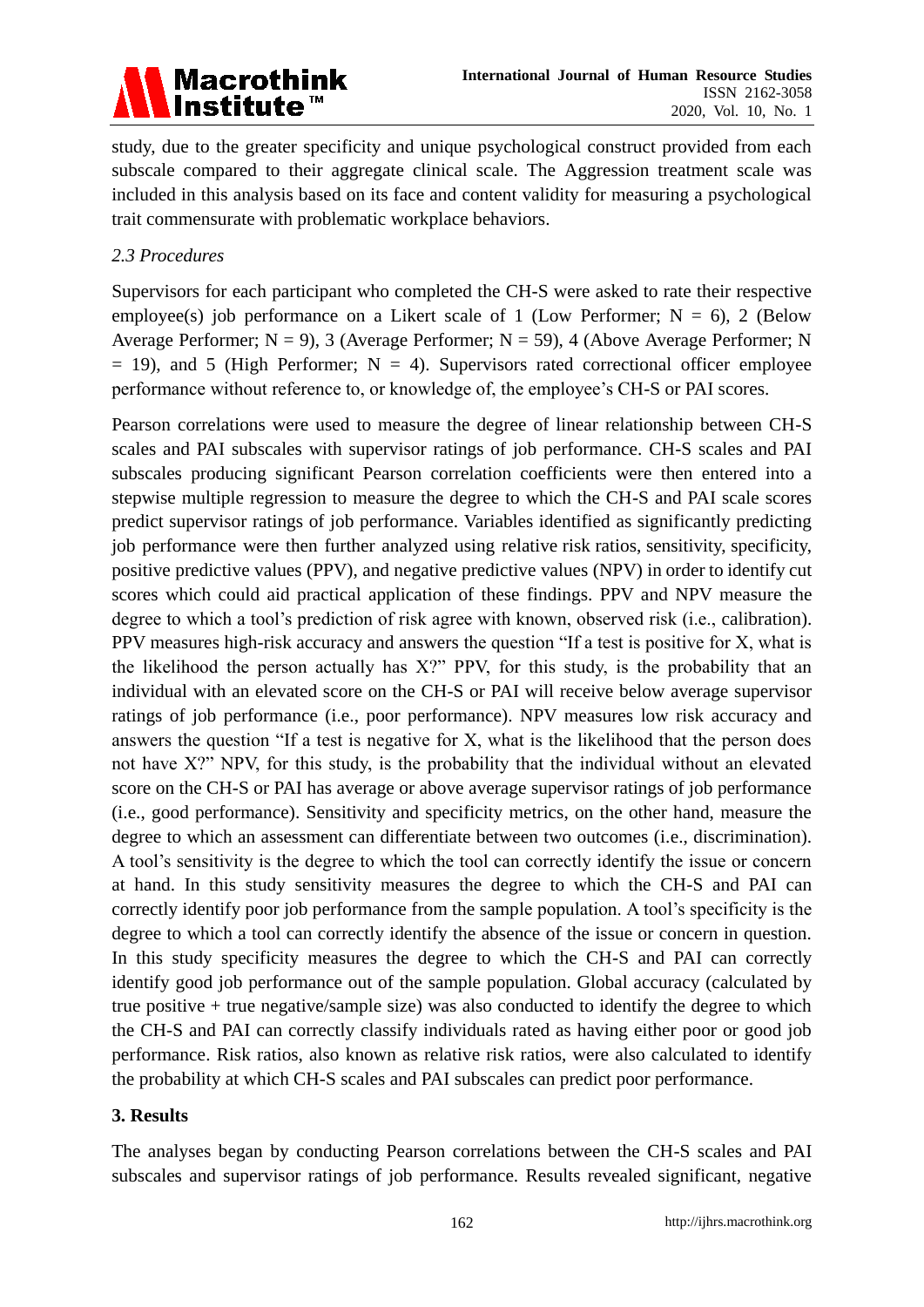

correlations between all three CH-S scales and supervisor ratings (Table 1). This finding would suggest that as CH-S scores increased ratings of job performance significantly decreased. Results also revealed significant, negative correlations between supervisor ratings and PAR-Persecution, PAR-Resentment, BOR-Self-Harm, ANT-Egocentricity, and AGG-Aggressive Attitude subscales of the PAI (Table 1). This negative relationship would suggest that as these PAI subscale scores increased supervisor ratings of job performance decreased. The PAI ARD-Obsessive-Compulsive subscale was also found to have a significant relationship with ratings of job performance. However, this relationship was positive, suggesting that as ARD-Obsessive-Compulsive decreased supervisor ratings also decreased. Inter-scale correlation coefficients between the CH-S scales and the above PAI subscales (Table 2), as well as means and standard deviations for these CH-S and PAI subscales (Table 3) was conducted.

Independent variables generating significant Pearson correlation coefficients were then entered into a stepwise multiple regression to predict the degree of unique contribution each variable has for predicting supervisor ratings of job performance. The resulting regression model explained a significant amount of the variance in the value of supervisor ratings of correctional officer job performance, and produced  $R^2 = .31$ ,  $R^2$ *Adjusted* = .28,  $F(4, 92) = 10.20$ , *p* = .000. In regard to variables retained in the model CH-S Critical Factors appeared to provide the greatest contribution to the prediction model followed by CH-S IMS, PAI ARD-Obsessive-Compulsive (ARD-O), and PAI BOR-Self-Harm (BOR-S), respectively (Table 4).

|        | Variable                    | Supervisor<br>Ratings | Variable                         | Supervisor<br>Ratings |
|--------|-----------------------------|-----------------------|----------------------------------|-----------------------|
| $CH-S$ |                             |                       | PAI (Conti.)                     |                       |
|        | <b>IMS</b>                  | $-.24*$               | PAR-Hypervigilance               | .01                   |
|        | <b>Critical Items</b>       | $-.33**$              | PAR-Persecution                  | $-.21*$               |
|        | <b>Critical Factors</b>     | $-.40***$             | PAR-Resentment                   | $-.23*$               |
| PAI    |                             |                       | <b>SCZ-Psychotic Experiences</b> | $-.05$                |
|        | <b>SOM-Conversion</b>       | $-.01$                | <b>SCZ-Social Detachment</b>     | $-.17$                |
|        | SOM-Somatization            | $-.01$                | <b>SCZ-Thought Disorder</b>      | $-.03$                |
|        | <b>SOM-Health Concerns</b>  | $-.06$                | <b>BOR-Affective Instability</b> | $-.07$                |
|        | ANX-Cognitive               | .05                   | <b>BOR-Identity Problems</b>     | $-.06$                |
|        | <b>ANX-Affective</b>        | .01                   | <b>BOR-Negative Relations</b>    | .00                   |
|        | ANX-Physiological           | $-.05$                | <b>BOR-Self-Harm</b>             | $-.28**$              |
|        | ARD-Obsessive-Compulsive    | $.25*$                | <b>ANT-Antisocial Behaviors</b>  | $-.17$                |
|        | <b>ARD-Phobias</b>          | .00.                  | <b>ANT-Egocentricity</b>         | $-.25*$               |
|        | <b>ARD-Traumatic Stress</b> | $-.05$                | <b>ANT-Stimulus-Seeking</b>      | $-.19$                |
|        | DEP-Cognitive               | $-.16$                | AGG-Aggressive Attitude          | $-.21*$               |
|        | DEP-Affective               | $-.19$                | <b>AGG-Verbal Aggression</b>     | $-.12$                |
|        | DEP-Physiological           | $-.02$                | <b>AGG-Physical Aggression</b>   | $-.04$                |
|        | <b>MAN-Activity Level</b>   | $-.03$                | Alcohol Problems                 | $-.05$                |
|        | MAN-Grandiosity             | $-.16$                | Drug Problems                    | $-.09$                |
|        | MAN-Irritability            | $-.07$                |                                  |                       |

Table 1. Pearson Correlation Coefficients Between Supervisor Ratings of Job Performance and CH-S and PAI Subscales

 $* p < .05. ** p < .01.*** p < .000.$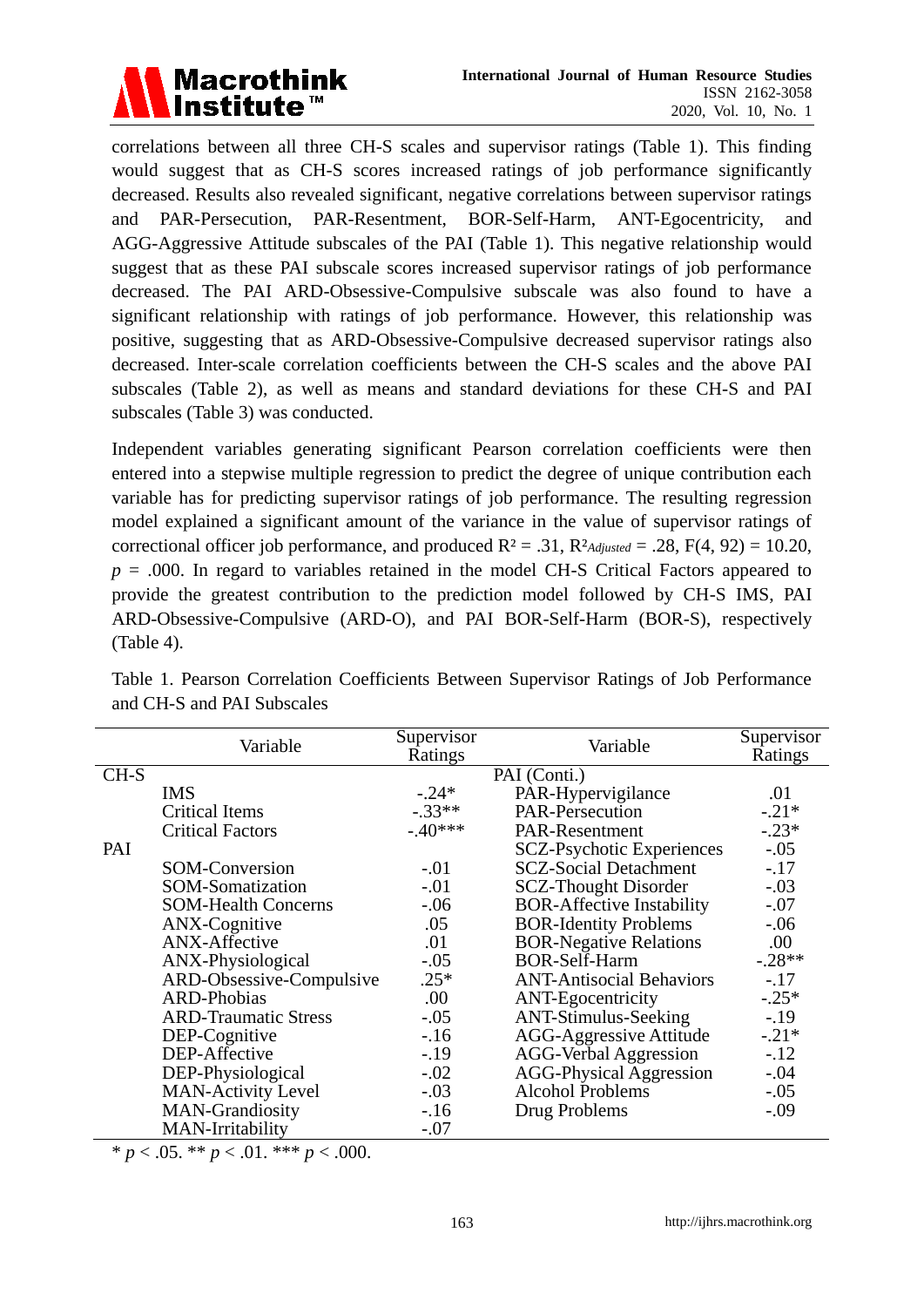

Table 2. Inter-scale Correlation Matrix Between Selected CH-S Scales and PAI Subscales

|                              | $CH-S$            |                     |                | PAI                |                     |                    |                   |          |
|------------------------------|-------------------|---------------------|----------------|--------------------|---------------------|--------------------|-------------------|----------|
|                              | Critical<br>Items | Critical<br>Factors | <b>IMS</b>     | ARD-Obs.-<br>Comp. | PAR-<br>Persecution | PAR-<br>Resentment | BOR-<br>Self-Harm | ANT-Ego. |
| <b>CH-S Critical Items</b>   |                   |                     |                |                    |                     |                    |                   |          |
| <b>CH-S Critical Factors</b> | $.77**$           |                     |                |                    |                     |                    |                   |          |
| CH-S IMS                     | 0.01              | 0.05                |                |                    |                     |                    |                   |          |
| PAI ARD-Obs.-Comp.           | 0.04              | $-0.02$             | $\overline{0}$ |                    |                     |                    |                   |          |
| <b>PAI PAR-Persecution</b>   | $.25*$            | $.20*$              | $-0.13$        | 0.09               |                     |                    |                   |          |
| <b>PAI PAR-Resentment</b>    | $.35**$           | $.38***$            | $-0.02$        | 0.05               | $.50***$            |                    |                   |          |
| PAI BOR-Self-Harm            | $37***$           | $.27**$             | $-0.12$        | $-0.02$            | $.33**$             | $.33**$            |                   |          |
| PAI ANT-Ego.                 | .44***            | $.33**$             | $-0.04$        | 0.15               | $.32**$             | $.23*$             | $.34**$           |          |
| PAI AGG-Agg. Attitude        | $.41***$          | $.37***$            | $-0.13$        | 0.05               | $.49***$            | $.36***$           | .49***            | $.40***$ |

 $* p < .05. ** p < .01.*** p < .000.$ 

Table 3. Means and Standard Deviations for Selected CH-S Scales and PAI Subscales

| <b>Independent Variables</b> | M     | SD   |
|------------------------------|-------|------|
| <b>CH-S Critical Items</b>   | .40   | .92  |
| <b>CH-S Critical Factors</b> | .20   | .53  |
| <b>CH-S IMS</b>              | 6.71  | 1.19 |
| PAI ARD-Obsessive-Compulsive | 49.19 | 7.97 |
| <b>PAI PAR-Persecution</b>   | 44.47 | 5.03 |
| <b>PAI PAR-Resentment</b>    | 43.04 | 7.09 |
| PAI BOR-Self-Harm            | 43.87 | 5.73 |
| PAI ANT-Egocentricity        | 45.10 | 5.89 |
| PAI AGG-Aggressive Attitude  | 39.18 | 5.44 |

Note: Means and standard deviations for the CH-S stem from raw scale scores and T scores for the PAI.

Table 4. Stepwise Regression Analysis for Selected CH-S and PAI Subscales

| Variables  |                          | B      | SE B |        |         |      |
|------------|--------------------------|--------|------|--------|---------|------|
| $CH-S$     |                          |        |      |        |         |      |
|            | <b>CHS IMS</b>           | $-.34$ | .12  | $-.25$ | $-2.84$ | .006 |
|            | <b>CHS CFs</b>           | $-.51$ | .14  | $-.33$ | $-3.60$ | .001 |
| <b>PAI</b> |                          |        |      |        |         |      |
|            | ARD-Obsessive-Compulsive | .03    | .01  | .24    | 2.75    | .007 |
|            | <b>BOR-Self-Harm</b>     | $-.03$ | .01  | $-.21$ | $-2.35$ | .021 |

Sensitivity, specificity, positive predictive values (PPV), negative predictive values (NPV), and relative risk ratios were then calculated for the CH-S scales using cut scores recommended by Tatman (2019b). Using a cut score of 2 Critical Factors revealed a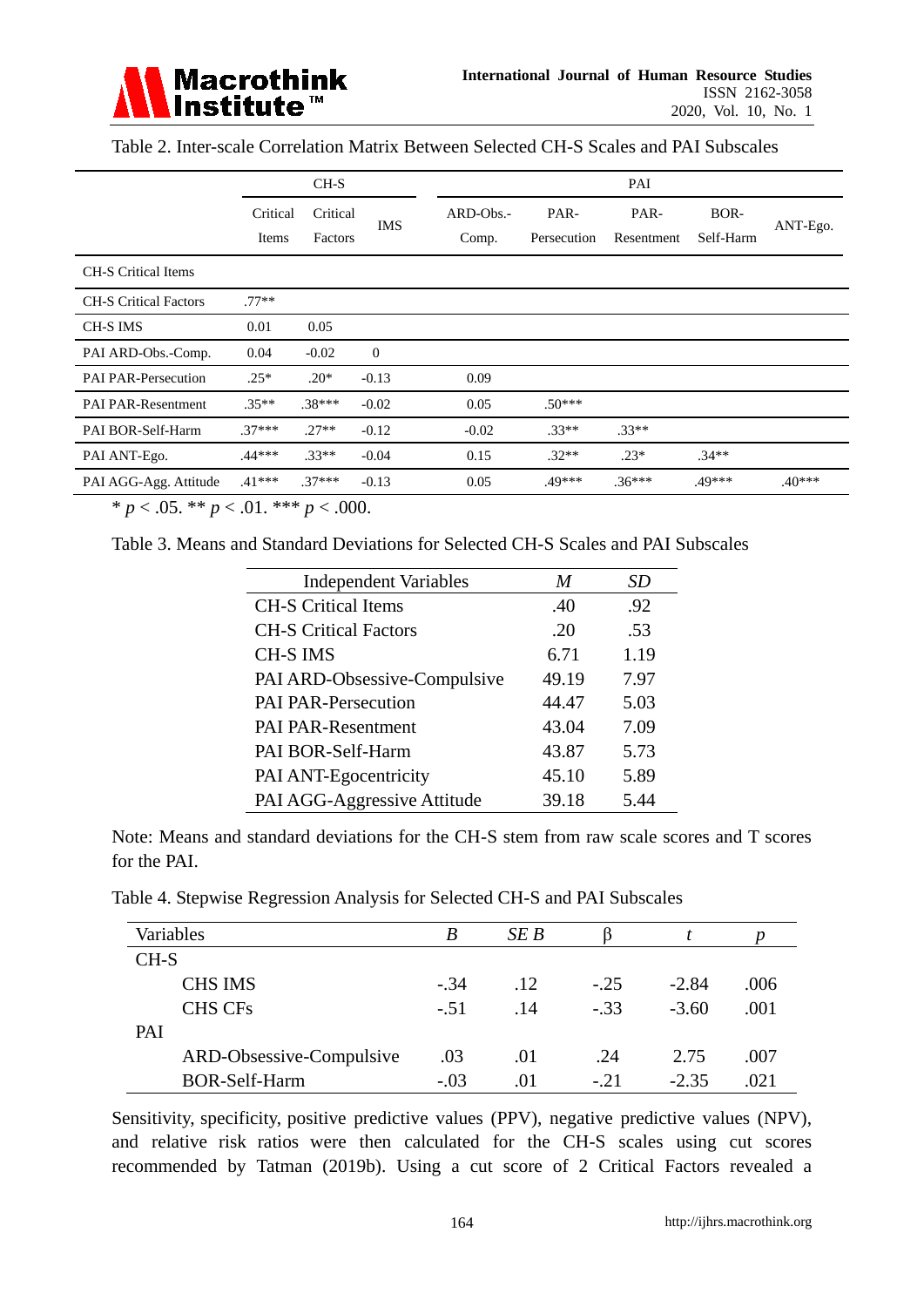

sensitivity rate of 20%, specificity rate of 98.78%, PPV of 75%, NPV of 87.10%, and a global accuracy rate of 86.6% for predicting poor job performance in this sample. The difference between the sensitivity rate and PPV found here is noteworthy. Sensitivity is a metric of the test itself, and provides information about the probability that a test result will be positive (i.e., 2 or more Critical Factors) when the event (i.e., poor job performance ratings) is present. PPV, on the other hand, is a measurement of the population and provides the probability that poor performance would be identified if the applicant produces 2 or more Critical Factors. In other words, PPV answers the question "What is the chance this applicant will be rated by supervisors as having poor job performance if they generate 2 or more Critical Factors?", while sensitivity answers the question "What is the CH-S's ability, using a cut score of 2 or more Critical Factors, to identify poor job performance?" Therefore, based on these results it appears that when using a cut score of 2 Critical Factors the CH-S detects poor job performance approximately 20% of the time (i.e., sensitivity). However, if a person has 2 or more Critical Factors there is a 75% likelihood that they would be identified as being a poor performer (i.e., PPV). Risk ratios were also conducted using 2 Critical Factors and revealed a risk ratio score of 5.81 ( $p < .0001$ ). This suggests that individuals who generate 2 or more Critical Factors are almost 6 times more likely to be rated by supervises as exhibiting poor job performance compared to employees generating zero or one Critical Factors. Regarding the CH-S IMS, a cut score of 4 or less points revealed a sensitivity rate of 33.33%, specificity rate of 96.34%, PPV of 62.5%, NPV of 88.76% and a global accuracy rate of 86.6% for predicting poor job performance in this sample. Risk ratio scores of 5.56 (*p* < .0001) were also obtained using this IMS cut score.

Given that there were no known PAI subscale cut scores associated with correctional officer applicants, comparative analyses were then conducted using sensitivity, specificity, PPVs, NPVs, and global accuracy rates using cut scores of 1.5 *SD* and 2 *SD* from the mean T subscale score obtained in this study (Table 3). Results from these comparative analyses revealed that the 2 *SD* option showed marked improvement in terms of PPV, sensitivity and overall accuracy compared to the 1.5 *SD* option. Therefore, due to the direction of their respective Pearson correlation coefficients (Table 1), sensitivity, specificity, PPV, NPV and relative risk ratios were calculated using a cut score of 2 *SD* below the sample mean for ARD-O and 2 *SD* above the sample mean for BOR-S. Analyses for the ARD-O revealed that when using a cut of score of T score equal to or greater than 33 generated a sensitivity rate of 13.33%, specificity rate of 97.56%, PPV of 50.00%, NPV of 86.02%, and a global accuracy rate of 84.54% for predicting poor job performance in this sample. A risk ratio score of 3.58  $(p = .023)$  was also obtained using this two standard deviation below the ARD-O mean cut score. Analyses for the BOR-S revealed that when using a cut of score of T score at or greater than 56 generated a sensitivity rate of 26.67%, specificity rate of 97.67%, PPV of 66.67%, and a global accuracy rate of 90.72% for predicting poor job performance in this sample. A risk ratio score of 5.76 ( $p < .0001$ ) was also obtained using this two standard deviation above the BOR-S mean cut score.

#### **5. Discussion**

Findings presented in this study support this study's first hypothesis that "CH-S and PAI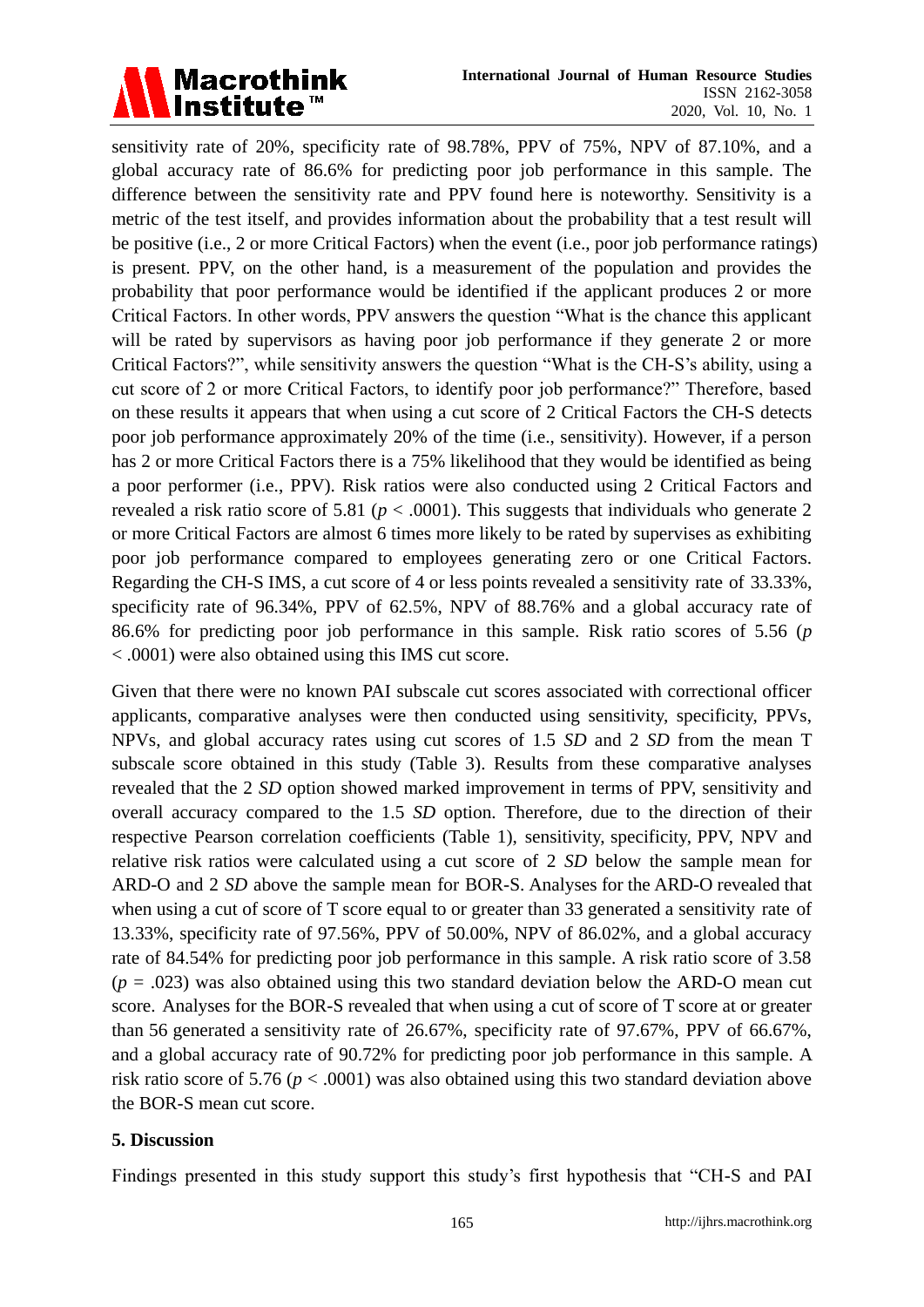

scores would significantly correlate with supervisor ratings of job performance." All three CH-S scales showed significant correlations with job performance ratings, fully supporting this hypothesis. However, only 6 out of 33 PAI subscales analyzed showed significant linear relationships with job performance. This finding was particularly surprising given the widespread use of the PAI with law enforcement and correctional officers (Roberts et al., 1999; Weiss, 2010; Weiss & Weiss, 2010). The remaining three hypotheses proposed in this study were supported. Results showed that CH-S and PAI scores predicted job performance ratings (hypothesis 2), that the CH-S provided the strongest contribution to the prediction of job performance ratings (hypothesis 3), and that the PAI provided subscales that contributed incremental validity to CH-S scores in the prediction of supervisor ratings of correctional officer job performance (hypothesis 4). In addition to the surprising finding that only 6 of the 33 PAI subscales correlated with job performance ratings, it was particularly interesting to find that only 2 PAI subscales were retained in the prediction model. This result my stem from the significant inter-scale correlations observed between PAI subscales entered into the model (Table 2).

Findings presented in this study contribute to existing literature on pre-employment integrity and psychological testing. Specifically, the present findings presented in this study support existing literature (Tatman, 2019b) by showing that the CH-S significantly predicted supervisor ratings of correctional officer job performance. Although it was surprising to see that CH-S Critical Items did not significantly contribute to the prediction model, this result likely stemmed from the significant inter-scale correlation between CH-S Critical Items and CH-S Critical Factors (*r* = .77; Table 2). Therefore, although CH-S Critical Items was not included in the final prediction model, its strong correlation with job performance ratings ( $r =$ -.33; Table 1) would suggest that CH-S Critical Items would still provide meaningful information to hiring agencies regarding an applicant's risk for future counterproductive work behaviors and poor job performance. This study also provides new information to the existing literature on the CH-S by identifying that the CH-S provided the greatest contribution to a prediction model of job performance for correctional officers when combined with PAI subscale scores. Although this is a new finding for the CH-S, specifically, this finding is consistent with the literature on integrity tests, in general, which has found that integrity test results provide one of the strongest contributions and incremental validity to the prediction of job performance (Schmidt & Hunter, 1998). Results from this study also provide new and noteworthy information to the field of personnel selection and assessment by identifying that the Personality Assessment Inventory (PAI) provided incremental validity above and beyond the CH-S when predicting supervisor ratings of correctional officer job performance. Although the PAI Law Enforcement, Corrections, and Public Safety Selection Report (Roberts et al., 1999) has norms specific to correctional applicants, and has been widely used in pre-employment psychological evaluations for correctional officer applicants, research could not be found on its criterion validity when used for this purpose. Results obtained from this study provide the field with initial data that some PAI subscales are significantly correlated with supervisor ratings of correctional officer job performance, and provide incremental validity to this prediction above and beyond integrity test data. First, the strongest PAI subscale that contributed to the model was ARD-O, which assesses for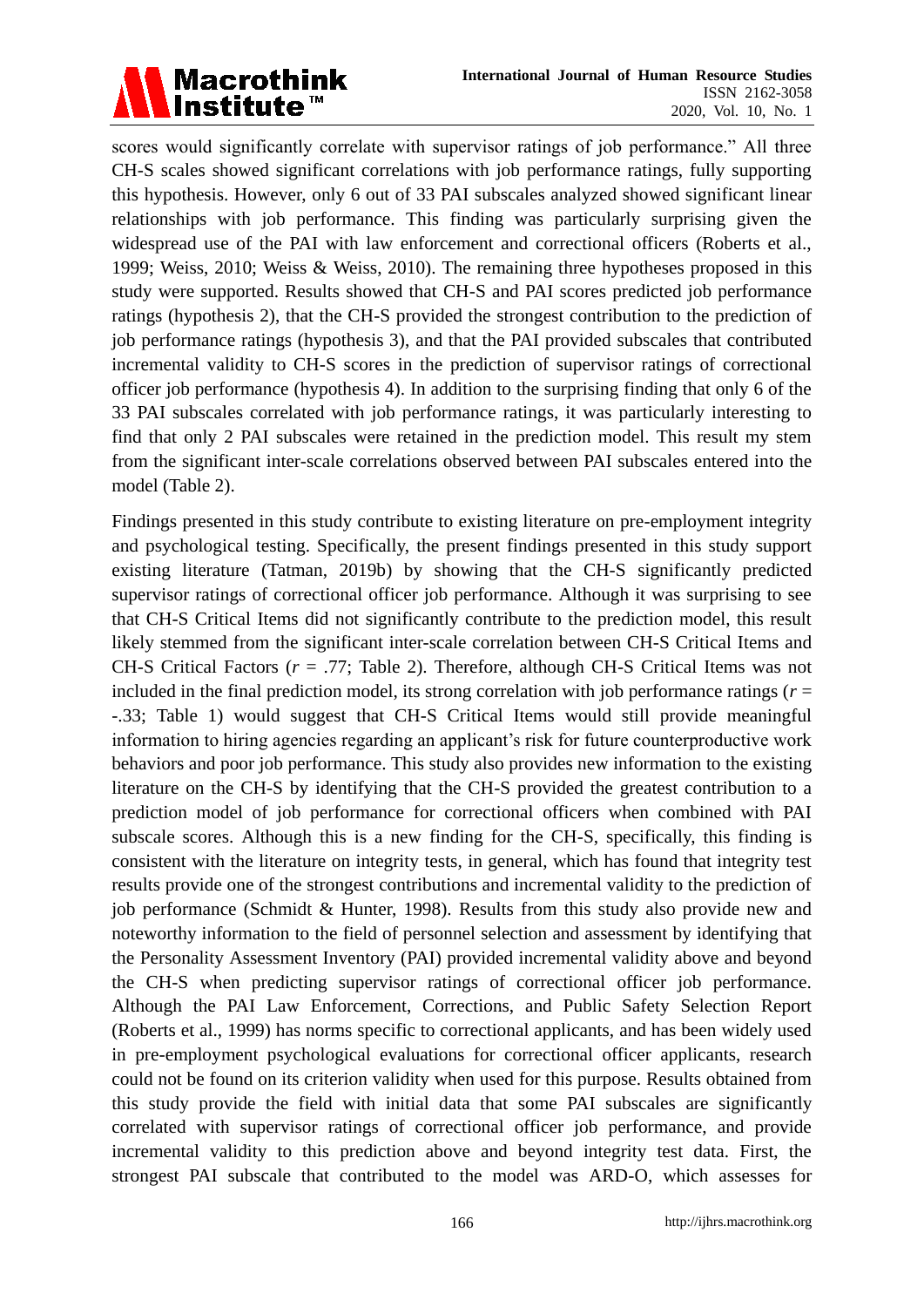

intrusive thoughts or behaviors, rigidity, hyper attentiveness to details, perfectionism, and other characteristics of obsessive-compulsive disorder. The positive relationship found in this study would suggest that as supervisor ratings decreased traits associated with ARD-O also decreased. This is an interesting finding in that interpretations have only been provided for ARD-O sub-clinical elevations ( $T = 55$  to 65) and clinically significant elevations (T at or greater than 65; Morey, 2003). No interpretation guidance has been given for low ARD-O scale scores. Based on the ARD-O item content, however, one could conclude that individuals scoring low on ARD-O may tend to be unorganized, hasty in their decision making, and have limited concern with details, which are linked, through this study, with poor job performance ratings. The positive association between BOR-S and supervisor ratings is also noteworthy. BOR-S measures an individual's tendency to act impulsively and without consideration of the consequences of their actions. Individuals scoring high in this subscale are at a heightened risk for impulsive behaviors that likely have a high potential for negative consequences, and which may be self-damaging or self-destructive (Morey). The sample of correctional officers used in this study generated BOR-S T scores ( $M = 43.87$ , *SD*  $= 5.73$ ; Table 3) that fell well below the T cut score recommended as being clinically relevant (T at or great than 65; Morey). This finding suggests that subclinical scores on BOR-S may be relevant for identifying traits of impulsivity during pre-employment evaluations.

Readers should note that, although the present findings add to the existing literature, these remain initial findings. Additional research is recommended before generalizations should be made from these initial findings. The sample used in this study consisted of correctional officers in Iowa. Although this was the intended sample for this study, the relationship between the CH-S and PAI with correctional officer applicants from more urban and racial diverse settings would be a valuable compliment and comparison to the present study.

# **References**

Berry, C. M., Sackett, P. R., & Wiemann, S. (2007). A review of recent developments in integrity test research. *Personnel Psychology, 60*(2)*,* 271-301. <https://doi.org/10.1111/j.1744-6570.2007.00074.x>

DeCoster-Martin, E., Weiss, W. U., Davis, R. D., & Rostow, C. D. (2004). Compulsive traits and police officer performance. *Journal of Police and Criminal Psychology, 19*(2), 64-71. <https://doi.org/10.1007/BF02813874>

Fine, S. (2013). A look at cross-cultural integrity testing in three banks. *Personnel Review, 42*(3), 266-280.<https://doi.org/10.1108/00483481311320408>

Fine, S., Horowitz, I., Weigler, H., & Basis, L. (2010). Is good character good enough? The effects of situational variables on the relationship between integrity and counterproductive work behaviors. *Human Resource Management Review, 20*(1), 73-84. <https://doi.org/10.1016/j.hrmr.2009.03.010>

Herrmann, D. S., & Bedwell, S. (2014). Selecting and hiring psychologically fit probation officers: A focused examination of the PEPQ/PSR Plus. *International Journal of Court Administration, 6*(1), 1-9.<https://doi.org/10.18352/ijca.117>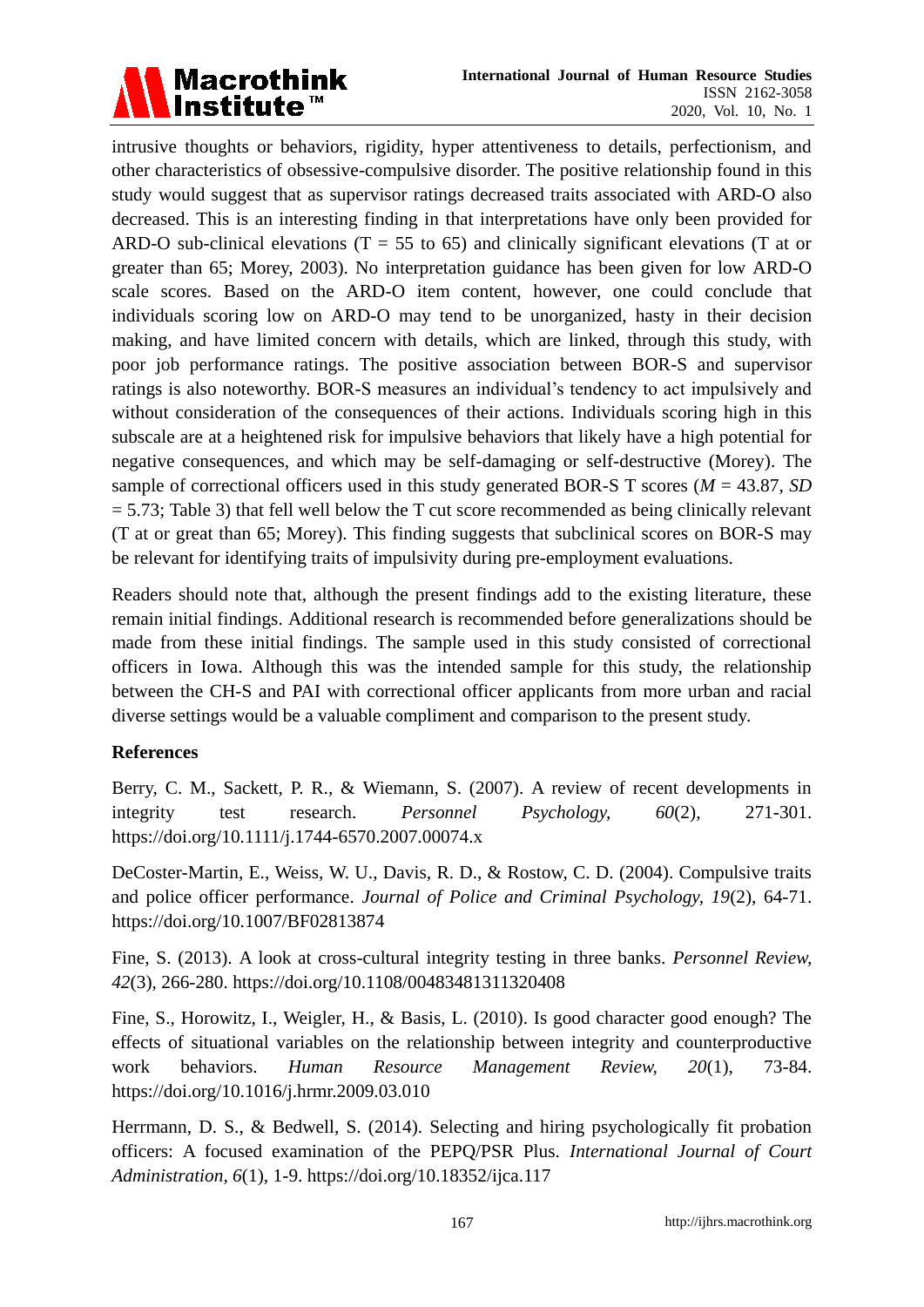

Jones, J. W., Cunningham, M. R., & Dages, K. D. (2010). Pre-offer police integrity testing: Scientific foundations and professional issues. In P. A. Weiss (Ed.), *Personality Assessment in Police Psychology: A 21st Century Perspective* (pp. 159-187). Springfield, IL: Charles C Thomas Publisher.

Lowmaster, S. E., & Morey, L. C. (2012). Predicting law enforcement officer job performance with the Personality Assessment Inventory. *Journal of Personality Assessment, 94*(3), 254-261.<https://doi.org/10.1080/00223891.2011.648295>

Marcus, B., Ashton, M. C., & Lee, K. (2013). A note on the incremental validity of integrity tests beyond standard personality inventories for the criterion of counterproductive behaviour. *Canadian Journal of Administrative Sciences, 30*(1), 18-25.<https://doi.org/10.1002/cjas.1235>

Morey, L. C. (2003). In A. S. Kaufman & N. L. Kaufman (Eds.), *Essentials of the PAI Assessment.* Hoboken, NJ: John Wiley & Sons, Inc.

Morey, L. C. (2007). *The Personality Assessment Inventory professional manual* (2<sup>nd</sup> ed.) Odessa, FL: Psychological Assessment Resources.

Nicol, A. M., & Paunonen, S. V. (2002). Overt honesty measures predicting admissions: An index of validity or reliability. *Psychological Reports, 90*(1)*,* 105-115. <https://doi.org/10.2466/pr0.2002.90.1.105>

Ones, D. S., Viswesvaran, C., & Schmidt, F. (1993). Comprehensive meta-analysis of integrity test validities: Findings and implications for personnel selection and theories of job performance. *Journal of Applied Psychology Monograph, 78*(4), 679-703. <https://doi.org/10.1037/0021-9010.78.4.679>

Ones, D. S., Viswesvaran, C., & Schmidt, F. L. (2003). Personality and absenteeism: A meta-analysis of integrity tests. *European Journal of Personality, 17*(SPEC. 1)*,* S19-S38. <https://doi.org/10.1002/per.487>

Roberts, M., Thompson, J., & Johnson, M. (1999). PAI Law Enforcement, Corrections, and Public Safety Selection Report module. Odessa, FL: Psychological Assessment Resources.

Roscoe, T., Duffee, D. E., Rivera, C., & Smith, T. R. (2007). Arming probation officers: Correlates of the decision to arm at the departmental level 1. *Criminal Justice Studies, 20*(1), 43-63.<https://doi.org/10.1080/14786010701241333>

Sackett, P. R., & Lievens, F. (2008). Personnel selection. *Annual Review of Psychology, 59*, 419-450.<https://doi.org/10.1146/annurev.psych.59.103006.093716>

Schmidt, F. L., & Hunter, J. E. (1998). The validity and utility of selection methods in personnel psychology: Practical and theoretical implications of 85 years of research findings. *Psychological Bulletin, 124*(2)*,* 262-274.<https://doi.org/10.1037/0033-2909.124.2.262>

Schmidt, F. L., Oh, I-S., Shaffer, J. A. (2016). The Validity and Utility of Selection Methods in Personnel Psychology: Practical and Theoretical Implications of 100 Years of Research Findings. The results of the Retrieved from the set of the set of the set of the set of the set of the set of the set of the set of the set of the set of the set of the set of the set of the set of the set of the set of th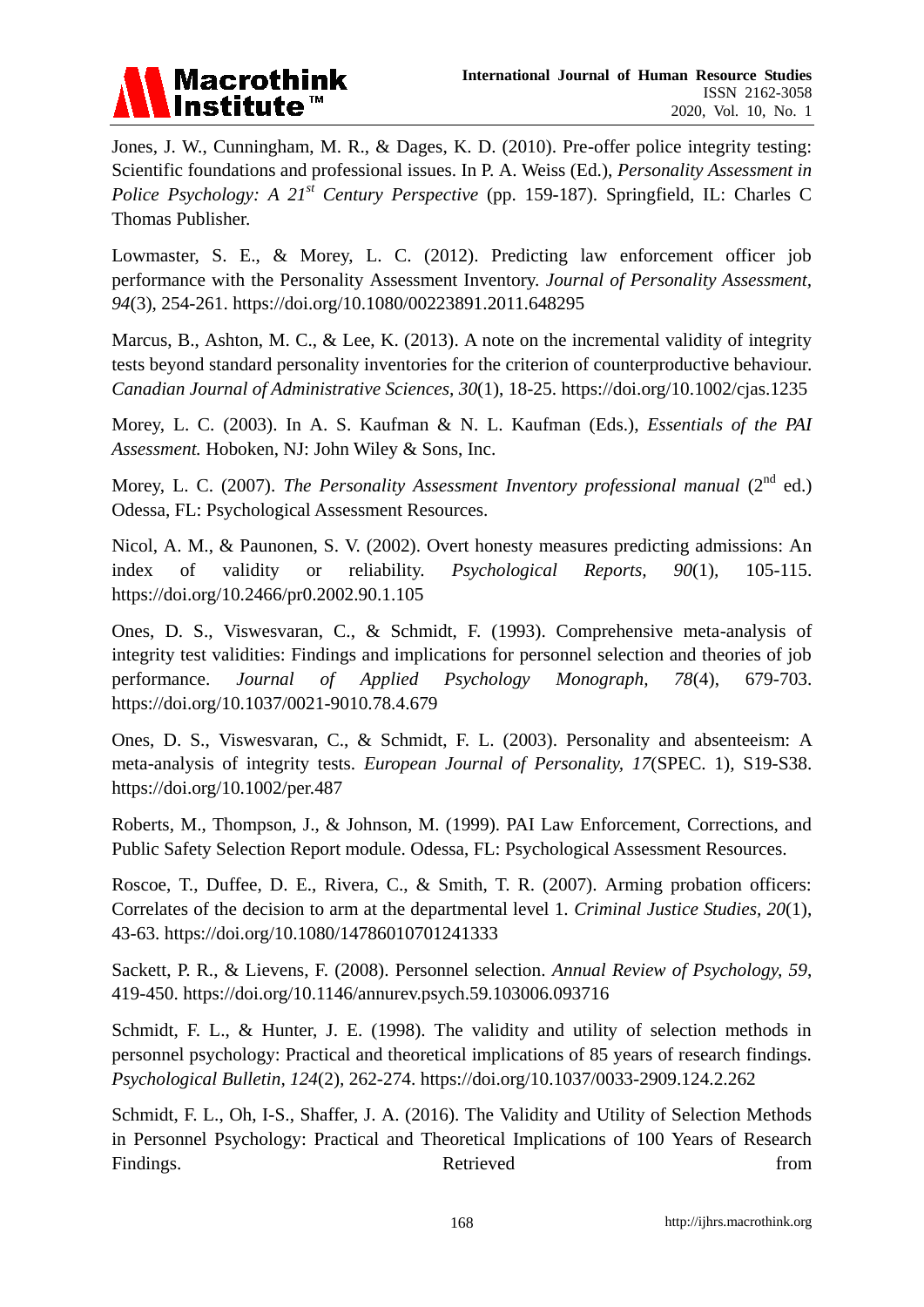

[https://www.testingtalent.net/wp-content/uploads/2017/04/2016-100-Yrs-Working-Paper-on-](https://www.testingtalent.net/wp-content/uploads/2017/04/2016-100-Yrs-Working-Paper-on-Selection-Methods-Schmit-Mar-17.pdf)[Selection-Methods-Schmit-Mar-17.pdf](https://www.testingtalent.net/wp-content/uploads/2017/04/2016-100-Yrs-Working-Paper-on-Selection-Methods-Schmit-Mar-17.pdf)

Shusman, E. J., & Inwald, R. E. (1991). A longitudinal validation study of correctional officer job performance as predicted by the IPI and MMPI. *Journal of Criminal Justice, 19*(2), 173-180. [https://doi.org/10.1016/0047-2352\(91\)90051-V](https://doi.org/10.1016/0047-2352(91)90051-V)

Small, S., & Torres, S. (2001). Arming probation officers: Enhancing public confidence and officer safety. *Federal Probation, 65*(3), 24-28.

Tatman, A. W. (2019a). *Critical Hire Assessments: Technical Manual for the Critical Hire-Screen and Critical Hire-Personality Assessment*. Urbandale, Iowa: Critical Hire, PLC.

Tatman, A. W. (2019b). Predicting Correctional Officer Employment Success: Criterion Validity for the Critical Hire – Screen. Manuscript submitted for publication*.*

Tatman, A. W., & Huss, M. T. (2019a). Criminal thinking and pre-employment integrity testing: Correlations between the Texas Christian University Criminal Thinking Scales and Critical Hire-Screen. *Journal of Human Resource Management, 22*(1), 65-69.

Tatman, A. W., & Huss, M. T. (2019b). Initial reliability and validity for the Critical Hire - Screen. *Personnel Assessment and Decisions.* In press.

Tatman, A. W., Kreamer, S., & Dix, M. (2014). Employee Screening and Selection in Community Corrections: A Comprehensive Process. *Perspectives, 38*(4), 116-126.

Wanek, J. E. (1999). Integrity and honesty testing: What do we know? How do we use it? *International Journal of Selection & Assessment, 7*(4), 183-195. <https://doi.org/10.1111/1468-2389.00118>

Weiss, P. A. (2010). Use of the PAI in personnel selection. In M. A. Blais, M.R. Baity, & C. J. Hopwood (Eds.), *Clinical applications of the Personality Assessment Inventory* (pp. 163-176). New York, NY, US: Routledge/Tayler & Francis Group.

Weiss, P. A., Hitchcock, J. H., Weiss, W. U., Rostow, C., & Davis, R. (2008). The Personality Assessment Inventory borderline, drug, and alcohol scales as predictors of overall performance in police officers: A series of exploratory analyses. *Policing and Society, 18,*  301-310. <https://doi.org/10.1080/10439460802091708>

Weiss, W. U., Rostow, C., Davis, R., & Decoster-Martin, E. (2004). The Personality Assessment Inventory as a selection device for law enforcement personnel. *Journal of Police and Criminal Psychology, 19*(2), 23-29.<https://doi.org/10.1007/BF02813870>

Weiss, W. U., & Weiss, P. A. (2010). Use of the Personality Assessment Inventory in police and security personnel selection. In P. A. Weiss (Ed.), *Personality assessment in police psychology: A 21st century perspective* (pp. 72-90). Springfield, IL, US: Charles Thomas.

Weiss, W. U., Zehner, S. N., Davis, R. D., Rostow, C., & Decoster-Martin, E. (2005). Problematic police performance and the Personality Assessment Inventory. *Journal of Police and Criminal Psychology, 20*(1), 16-21.<https://doi.org/10.1007/BF02806703>